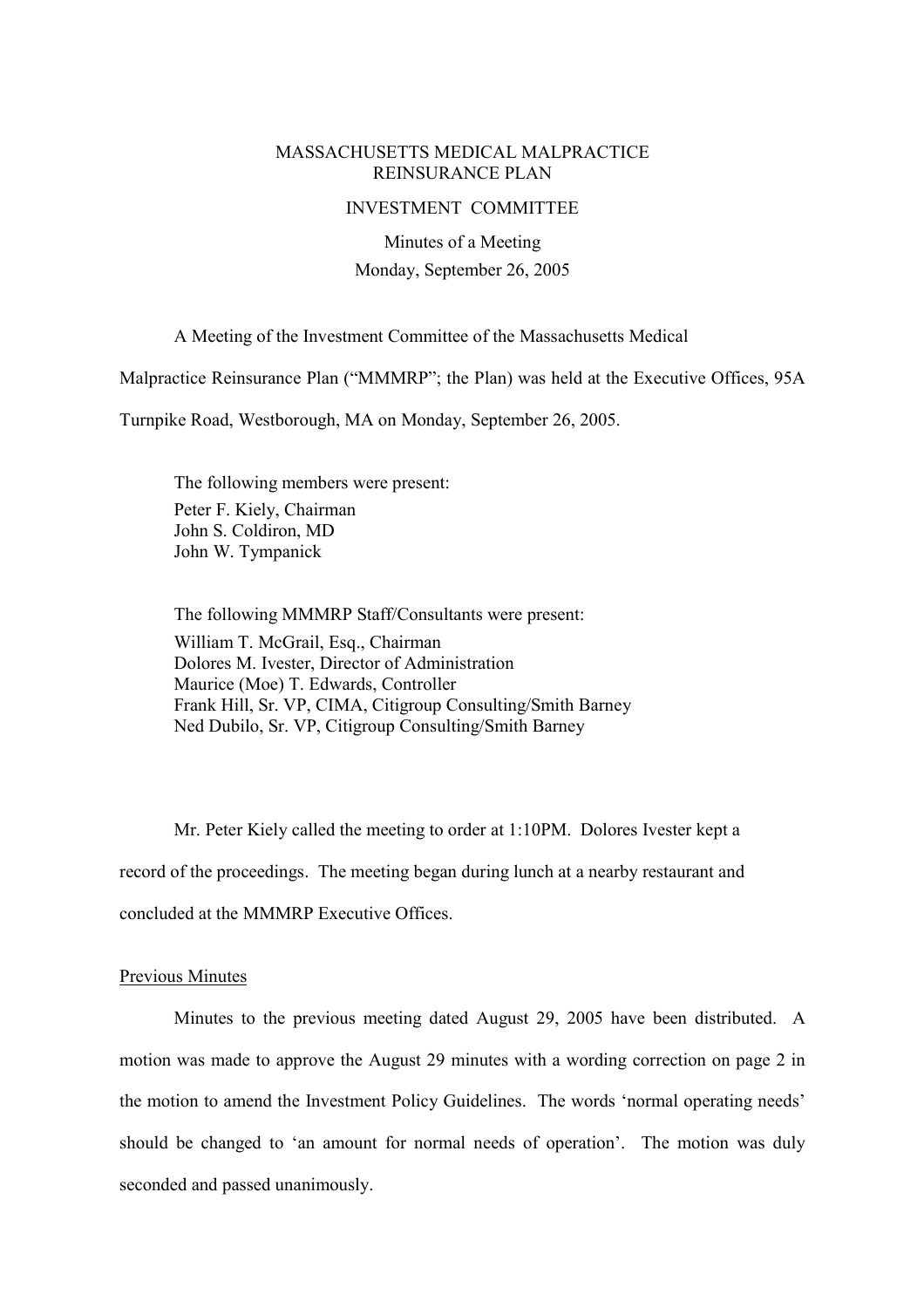#### Transition Progress / Startup Date

Mr. John Tympanick explained that staff from MMMRP, Citigroup and SunGard Insurance Systems held a lengthy conference call on Tuesday September 20, 2005 to review the draft SunGard PreImplementation Document. This document defines the specific accounting and data requirements of the Plan and will then be used to setup the MMMRP SunGard database with appropriate parameters and security. Mr. Carl Brooker of SunGard led the discussion and provided a final version of the document for execution. It was expected that October 3 is the startup date for data transfer from Ameritrade (Madison) to the SunGard database.

## Investment Policy Statement

Mr. Frank Hill passed out copies of a bound presentation prepared by Smith Barney/Citigroup for MMMRP. A copy of the presentation is attached to the minutes. Mr. Hill led the discussion and review of the draft Statement of Investment Policy / Objectives  $\&$ Guidelines which had been prepared by Smith Barney/Citigroup. Mr. Hill noted that Mr. McGrail, Mr. Tympanick and Mr. Edwards had done a preliminary review by conference call earlier in the day. Revisions from that conference were included in the version being discussed at this meeting. Following review of the more general sections of the document, detailed discussion took place on topics referring to Assets including Allowable and Prohibited Assets, Asset Allocation, and Selection of Investment Managers. Revisions were noted by Mr. Hill and will be incorporated into the next draft of the document which will be prepared for the next Investment Committee meeting.

# Asset Allocation